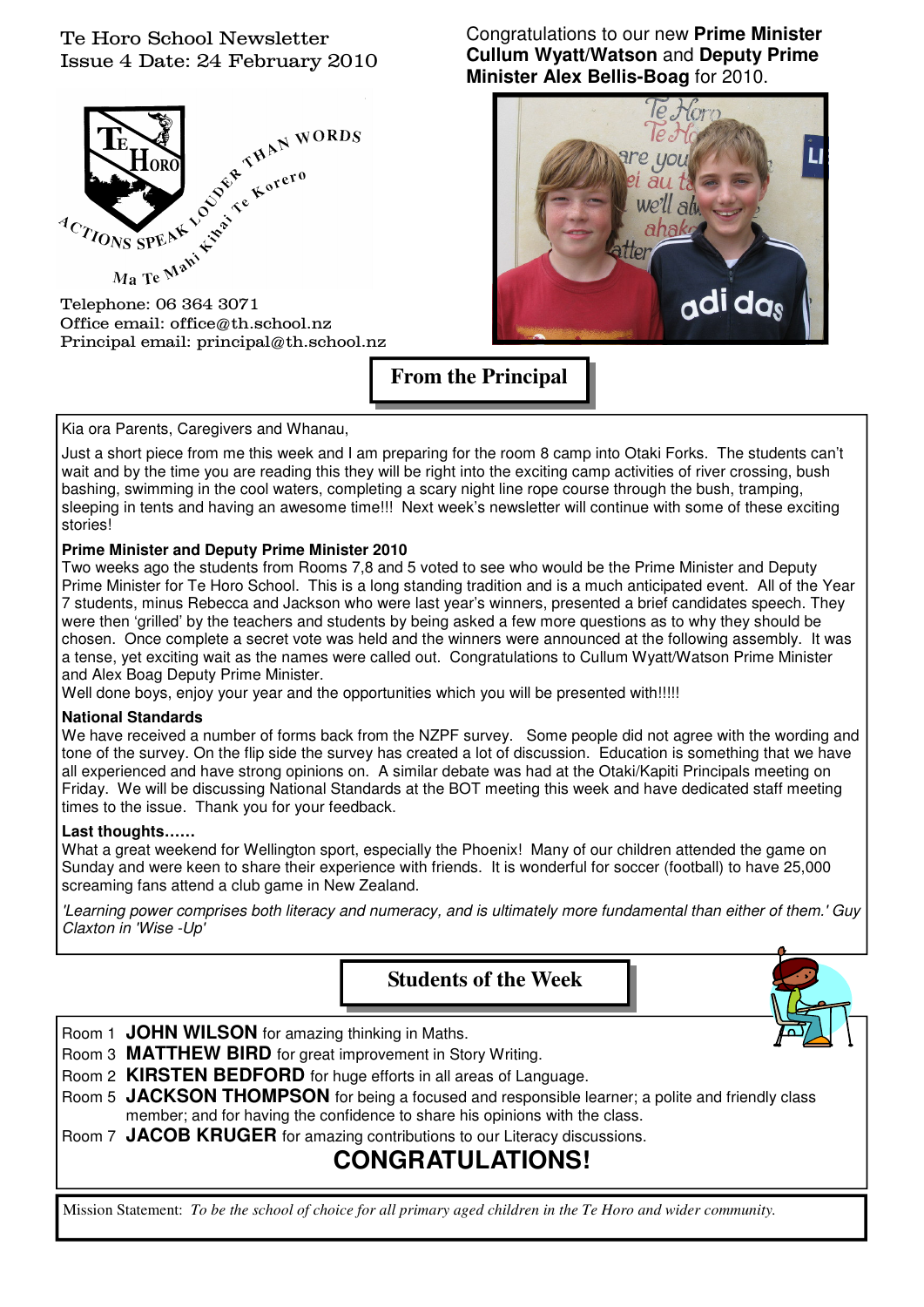### **SCHOOL UNIFORMS**

You will have noticed children wearing this very smart attire, so if you are interested in purchasing a uniform please contact Shelley FitzGerald on 04 2932632 or Adele in the School Office. There will not be another order placed for this term, so be in quick. Shelly will be available next Monday in Room 6 for you to see her about a fitting for the correct size.

#### **SCHOOL SHOW**

On Monday 1 March the show 'The Power of One' will be performing at school. This show is an anti-bullying show and is tied in with our Health units this term. This is the first show for the year and the cost is \$4 per pupil. If you haven't paid the one off show payment of \$15 per child then you will need to send along \$4 please to cover the cost of this show.

**WELCOME** to **Darel Brewster** to Room 2, **Teegin-Jorge Ravenwood** to Room 3 and **River Voz** to Room 5. We wish you and your families all the very best during your time at Te Horo School. Our roll now sits at **126.** 

|                                                                                                        | Kitchens                                                                                                                                                                                                                                  | <b>From the Home and School</b>                                                                                                                                                                                                                                                                                                                                                  |
|--------------------------------------------------------------------------------------------------------|-------------------------------------------------------------------------------------------------------------------------------------------------------------------------------------------------------------------------------------------|----------------------------------------------------------------------------------------------------------------------------------------------------------------------------------------------------------------------------------------------------------------------------------------------------------------------------------------------------------------------------------|
| Gavin Lafrentz                                                                                         | & furniture Itd<br>Design-manufacture-installation<br>Free measure & quote<br>Renovations, new homes, Stair, one off furniture,<br>Solid timber, Melamine, Painted finishes.<br>We can draw plans or work from yours                      | <b>POLO: SAVILE CUP</b><br>hosted by the Rangitikei Polo Club<br>Thursday 4 March: Polo followed by dinner country style<br>(provided by Te Horo Home and School Association)<br>We are feeding polo players, grooms and anyone else<br>who wants to come for a meal. A team from the<br>committee is going up to cater this event running from                                  |
|                                                                                                        | We will use any medium you want, to create an<br>individual product to enhance your home.<br>Phone: 0800 750 500 Fax: 06 364 7119<br>La Patch, 64 Te Roto Rd, Otaki. 5560. Email: kitchensandfurniture@ihug.co.nz<br><b>Coming Events</b> | 6pm.<br>Finals Day: Sunday 6 March - 8 matches from 10am to<br>late afternoon. For a fun day out come up to<br>Tangimoana (see below for directions) and enjoy a day<br>watching the polo. Te Horo Home and School<br>Association are running a cake and dessert stall serving<br>cakes and slices, waffles and fruit, ice blocks, cold<br>drinks, coffee and glasses of bubbly. |
| 23-25 February Room 8 Orientation Camp Otaki Gorge                                                     |                                                                                                                                                                                                                                           | Committee - please note the change of day - NOW                                                                                                                                                                                                                                                                                                                                  |
| 1 March<br>3 March<br>5 March                                                                          | Term 1 show Power of One-2 shows<br>1:20 and 2:05pm in the school hall<br>Haruatai swimming 1:10-2:30pm<br><b>World Maths Day</b><br>Haruatai swimming 1:10-2:30pm                                                                        | <b>Sunday!</b> (Sorry, but the organisers have changed<br>things around so that this looks like the best day for us to<br>be there - and it will be a great day to catch the polo<br>action too)                                                                                                                                                                                 |
| 10 March<br>12 March<br>17 March<br>25 March                                                           | Haruatai swimming 1:10-2:30pm<br>Haruatai swimming 1:10-2:30pm<br>Senior Swimming Sports at Haruatai<br>12:40-2:30pm<br>Theme Day-Beach                                                                                                   | We'd love some baking for the weekend please so if you<br>can make luscious cakes or slices for this fundraising<br>event, please email Jacqui on jacqui@nztiles.co.nz or<br>call 364 6134. This is traditionally one of our great ways<br>to raise money and we value the baking talents within<br>our community.                                                               |
| 1 April<br>19 April<br>11 May<br>14 May                                                                | <b>TERM ONE ENDS!</b><br><b>TERM 2 BEGINS</b><br>Otaki School's Cross Country<br>Postponement date for Cross Country<br>20 May-12 Aug Netball starts for a 10 week season                                                                 | Baking will need to be dropped at the School Office on<br>Friday 5 March if they are things that will keep alright till<br>Sunday eg. slices, or we can arrange a delivery point for<br>Sunday morning. If you deliver them uncut, then we can<br>cut and sell individual pieces as we need them.                                                                                |
| 15 June<br>18 June<br>2 July<br>Term 3 heads up                                                        | Otaki School's Soccer<br>Postponement date for Soccer<br><b>TERM TWO ENDS!</b>                                                                                                                                                            | We also need some helpers for Sunday - who can spend<br>an hour or two on the stall and enjoy the polo the rest of<br>the time. So if you think this sounds like a good family<br>day out and you can give us some time, get in touch.<br>And we also need:                                                                                                                      |
| 19 July<br>24 August<br>27 August<br>24 September                                                      | <b>TERM 3 BEGINS</b><br>Otaki School's Rippa Rugby<br>Postponement date for Rippa Rugby<br><b>TERM 3 ENDS</b>                                                                                                                             | Large baskets or platters we can borrow for the Thursday<br>evening.<br>Someone who would like to organise some lucky dips for<br>the kids for Sunday (involves some shopping and<br>wrapping)                                                                                                                                                                                   |
| Term 4 heads up<br>11 October<br>19 October<br>22 October<br>16 November<br>19 November<br>17 December | <b>TERM FOUR BEGINS</b><br>Otaki School's Touch<br>Postponement date for Touch<br><b>Otaki School's Athletics</b><br>Postponement date for Athletics<br><b>TERM FOUR ENDS!</b>                                                            | Tangimoana is about 50 minutes north of Te Horo, past<br>Levin, Foxton, through Himitangi, along the straight for<br>about 11kms and then a left turn into Rosina Road which<br>will be signposted.<br>For further information about any of this do contact<br>Jacqui - Jacqui on jacqui@nztiles.co.nz or call me on<br>364 6134.                                                |